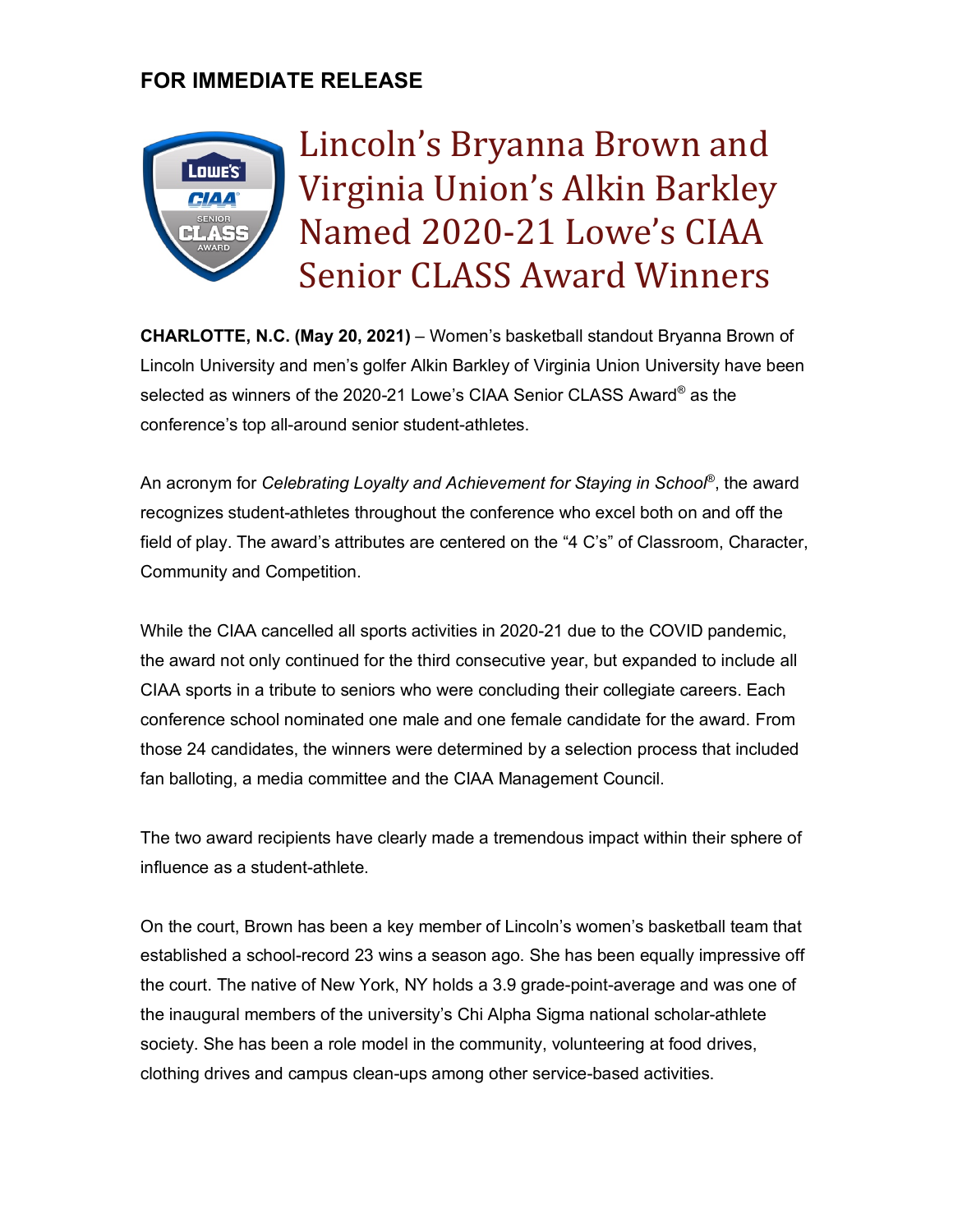"I am extremely proud of Bryanna Brown for winning the Lowe's award," said former Lincoln University women's basketball coach, Darrell Mosley. "She is certainly deserving of this recognition for all of her hard work in the classroom, on the court and in the community. She has overcome a lot of adversity thrown her way. To see her persevere and still accomplish all of her goals makes me extremely proud to be her coach. Her story is still being written and I'm just happy to be a part of her journey."

A native of Johannesburg, South Africa, Barkley put together a remarkable collegiate career at Virginia Union. In 2019, he helped lead the Panthers to the school's first CIAA golf championship in 48 years and was named to the All-Conference Team with a 76.5 scoring average. In the classroom, Barkley maintained a 3.9 GPA while pursuing a degree in business accounting. Community service has also has been a high priority, highlighted by his work with Feed More, an organization that collects, prepares and distributes food to people who struggle with hunger.

"I have had the opportunity to watch Alkin's academic progress since entering Virginia Union University," said VUU golf coach E. Lee Coble, "and to receive the Lowe's CIAA Senior Class Award speaks volumes about his academic and professional maturity."

Both Brown and Barkley said they were honored to close out their collegiate experience with an award that highlights the characteristics of being a total student-athlete.

"I'm honestly blessed and honored to receive this award from Lowe's and the CIAA," Brown said. "I truly appreciate my coaches for seeing the potential in me to win this award and pushing me to be the best that I can be. It helped a young girl from Harlem make a difference at the first degree-granting HBCU and in the CIAA. From here, I won't get comfortable and I'll remain focused on everything that's in store for me. To God be the glory!"

"This award came as a big surprise to me, but it's obviously a great feeling to be recognized for all the hard work I've put in behind the scenes, not only with my golf and academics, but also within the community," Barkley said. "Winning this award will definitely spur me on to continue to do my best and strive for all the goals I've set out for in all aspects of my life."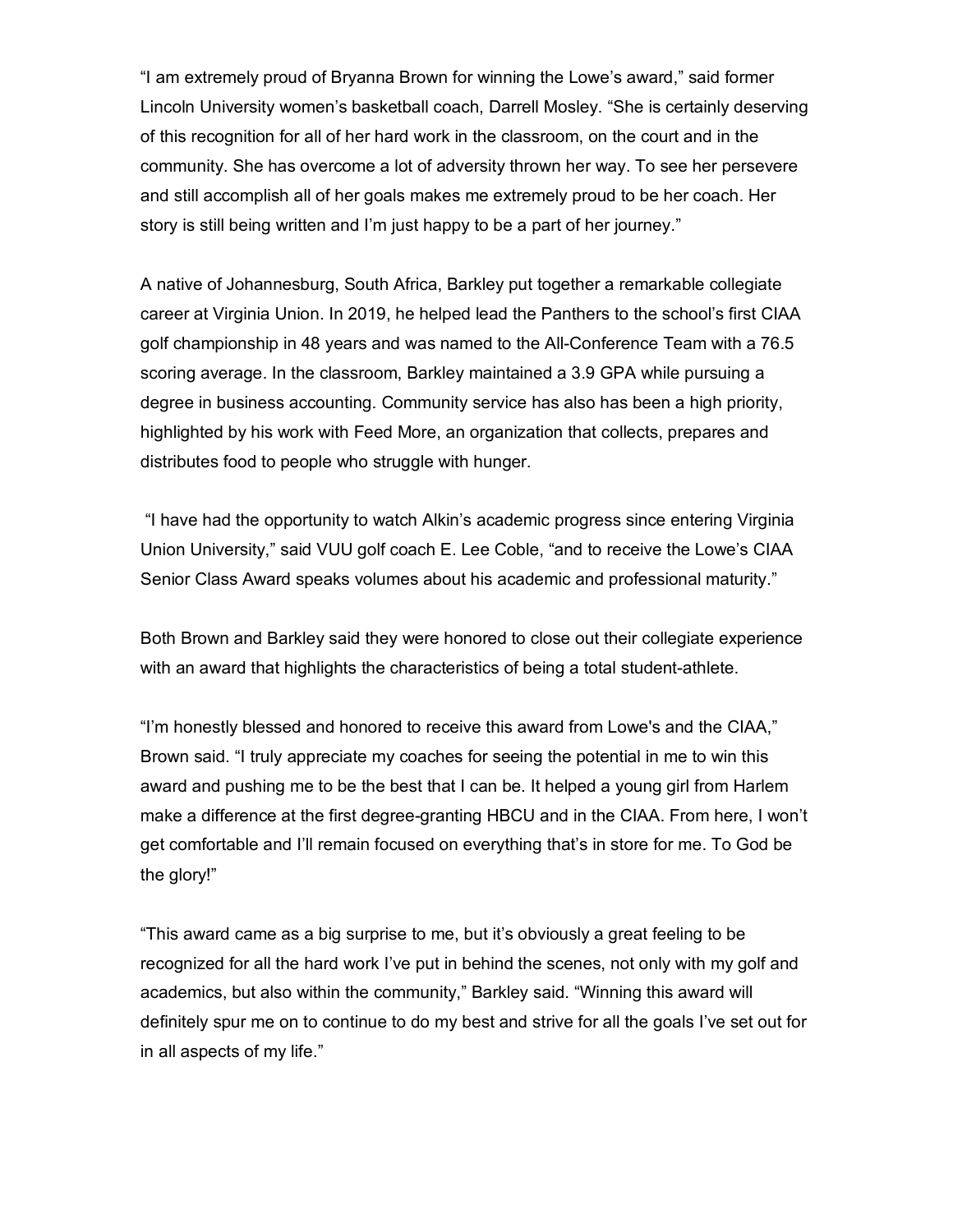The two winners received the distinctive, four-pillar Lowe's Senior CLASS Award trophy during a special virtual presentation featuring CIAA Commissioner, Jacqie McWilliams, and Lowe's Executive Vice President of Human Resources, Janice Dupre.

"We have been excited to expand this award program to all CIAA sports this year, even further highlighting the excellence within our conference," said McWilliams. "We would like to send a big thank you to Lowe's for their support of our outstanding senior studentathletes."

# # # #

#### **ABOUT THE AWARD**

An acronym for C*elebrating Loyalty and Achievement for Staying in School*, the Lowe's CIAA Senior CLASS Award recognizes the CIAA's top senior men's and women's student-athletes. In addition to the core requirement that a candidate be an NCAA Division II CIAA senior student-athlete, the award winners are selected based on personal qualities that define a complete student-athlete. These areas of excellence are defined by the four Cs: community, classroom, character and competition. Premier Sports Management manages the award.

## **ABOUT LOWE'S IN THE COMMUNITY**

As a FORTUNE<sup>®</sup> 50 home improvement company, Lowe's is committed to creating safe, affordable housing and helping to develop the next generation of skilled trade experts through nonprofit partnerships. Across every community we serve, Lowe's associates donate their time and expertise through the Lowe's Heroes volunteer program. For the latest news, visit Newsroom.Lowes.com or follow @LowesMedia on Twitter.